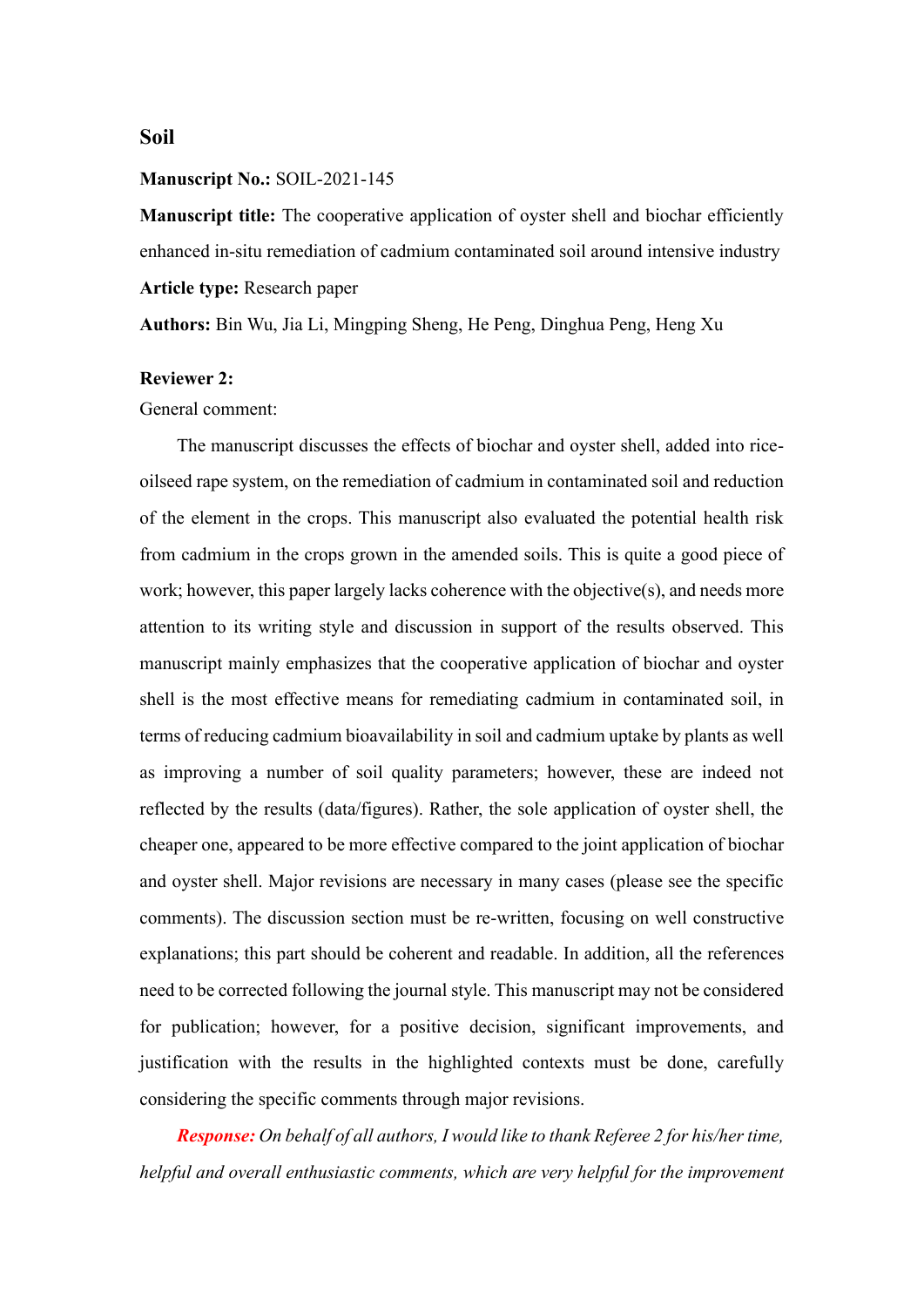*of our manuscript. All comments have been taken into account and we attempted to answer all questions. In this study, we investigated that the effects of biochar and oyster shell on Cd uptake by crops and soil biochemical properties. This is an interesting and practical study, which revealed the cooperative application of biochar and oyster shell both reduced the Cd bioavailability, Cd uptake by crops and improved soil biochemical properties including pH, organic matter, available nutrients and enzyme activities. Maybe the cooperative effects were not clearly expressed in our manuscript. According to research results, oyster shell showed a better effect on reducing Cd bioavailability compared to biochar. For Cd immobilization, there was no significant difference between PA2 (15000 kg/ha oyster shell) and PA3 (7500 kg/ha biochar and 7500 kg/ha oyster shell). However, compared to signal biochar treatment, the cooperative application of oyster shell and biochar could significantly increase the Cd immobilization and decrease the remediation cost. Meanwhile, compared to signal oyster shell treatment, the cooperative application of oyster shell and biochar could significantly enhance the soil biochemical properties, such as the organic matter, Olsen-K, and the activities of dehydrogenase, acid phosphate and β-galactosidase. Therefore, the cooperative application of biochar and oyster shell might be a practical way to immobilize Cd and enhance the soil biochemical properties. In our revised manuscript, we will carefully revise the deficiency according to the Referee's comments. The results and discussion will also be carefully revised. In addition, all comments are easy to be revised in our revised manuscript.*

#### **Specific comments**

#### **Abstract:**

Line 30-32. Please rephrase the sentence.

*Response: Thank you for your advice. This sentence will be revised in our revised manuscript.*

Lines 32-38. Please rephrase this part, with clear treatment combination. It seems that the treatments were applied twice for the two different crops, but this was not the case.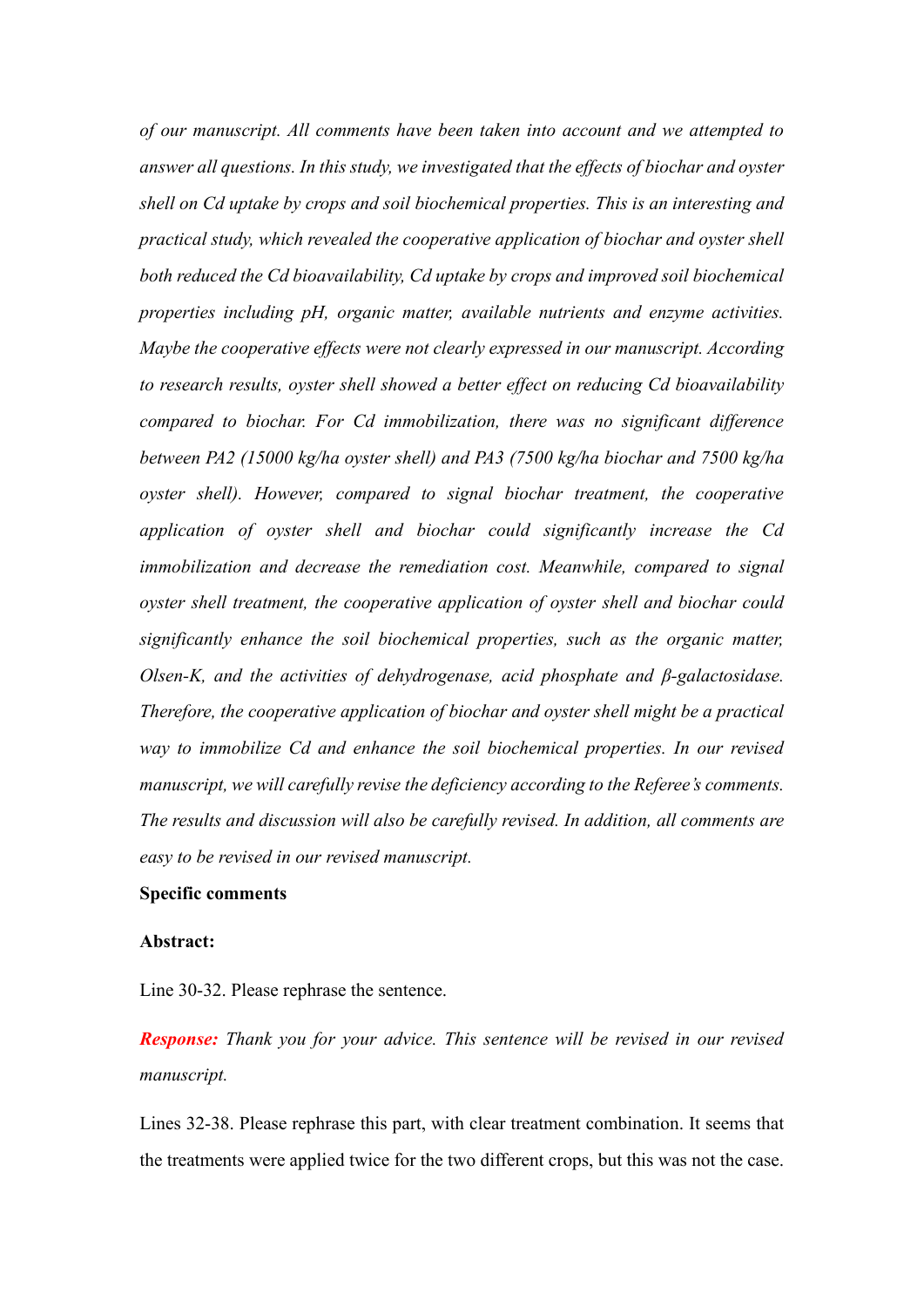The repetition of "followed with" should be avoided.

*Response: Thank you for your kind advice. The treatment combination will be clearly rephrased in our revised manuscript.* 

Line 38. Please indicate what the HOAc-extractable Cd means (like, bioavailable or so). Please use a single style for stating "HOAc-extractable Cd". This is written in a different way at the line numbers 137 (acetic acid), 197, 315….. Also, what is the significance of only mentioning about Cd reduction in R-PA2 in the abstract?

*Response: Thank you for your kind advice. We will use a signal style for stating "HOAc-extractable Cd" in our revised manuscript.*

Line 38. … compared to control.

*Response: Thank you for your kind advice. This sentence will be revised in our revised manuscript.*

Line 38-44. What is the significance of these observations – please link.

*Response: Thank you for your kind advice. The significance between different treatments will be clearly written in our revised manuscript.*

Line 45. Joint, not jiont. Please check this spelling in other places also.

*Response: We are sorry for our carelessness. This incorrect word will be revised in our revised manuscript.*

Line 47. How is the joint application more effective than the sole applications of biochar and oyster shell, while the results don't show any significant differences?

*Response: We are sorry for our unclear clarification. According to research results, oyster shell showed a better effect on reducing Cd bioavailability compared to biochar. For Cd immobilization, there was no significant difference between PA2 (15000 kg/ha oyster shell) and PA3 (7500 kg/ha biochar and 7500 kg/ha oyster shell). However, compared to signal biochar treatment, the cooperative application of oyster shell and biochar could significantly increase the Cd immobilization and decrease the*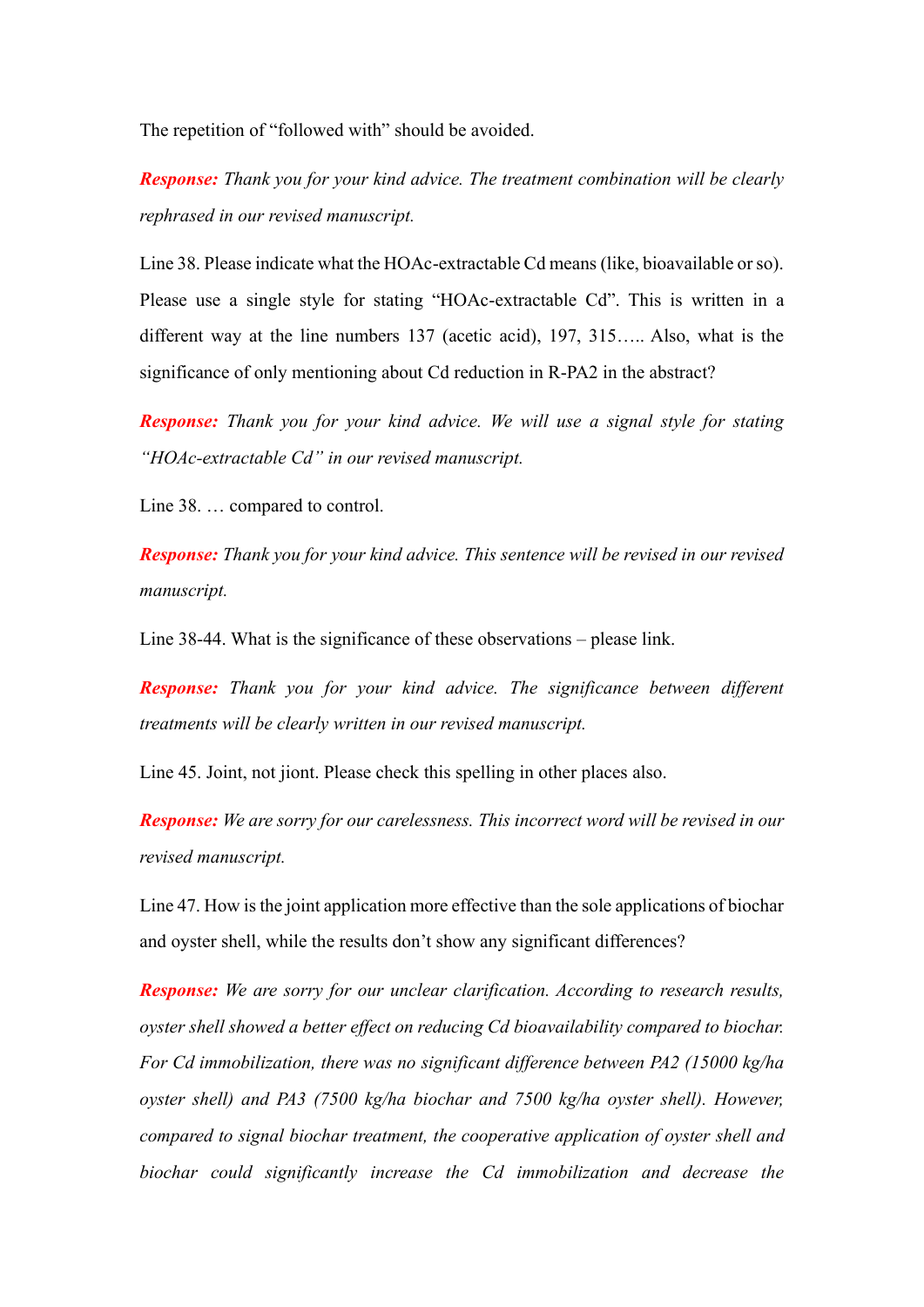*remediation cost. Meanwhile, compared to signal oyster shell treatment, the cooperative application of oyster shell and biochar could significantly enhance the soil biochemical properties, such as the organic matter, Olsen-K, and the activities of dehydrogenase, acid phosphate and β-galactosidase. Therefore, the cooperative application of biochar and oyster shell might be a practical way to immobilize Cd and enhance the soil biochemical properties.*

## **Introduction**

Line 52-53. Please rephrase the sentence, appropriately linking the second part.

*Response: Thank you for your kind advice. This sentence will be rephrased in our revised manuscript.* 

Line 56. ... has been ranked ....

*Response: Thank you for your kind advice. This sentence will be rephrased in our revised manuscript.* 

Line 66. In recent years, …..bio-wastes has been widely ….

*Response: Thank you for your kind advice. This sentence will be rephrased in our revised manuscript.* 

Line 68. Please use either 'and' or 'etc'.

*Response: Thank you for your kind advice. This sentence will be revised in our revised manuscript.* 

Line 71. Limited or limits?

*Response: Thank you for your kind advice. This word will be revised in our revised manuscript.*

Line 72-74. Please rephrase this sentence. What is meant by "…not very significant"? Please write acidic instead of acid.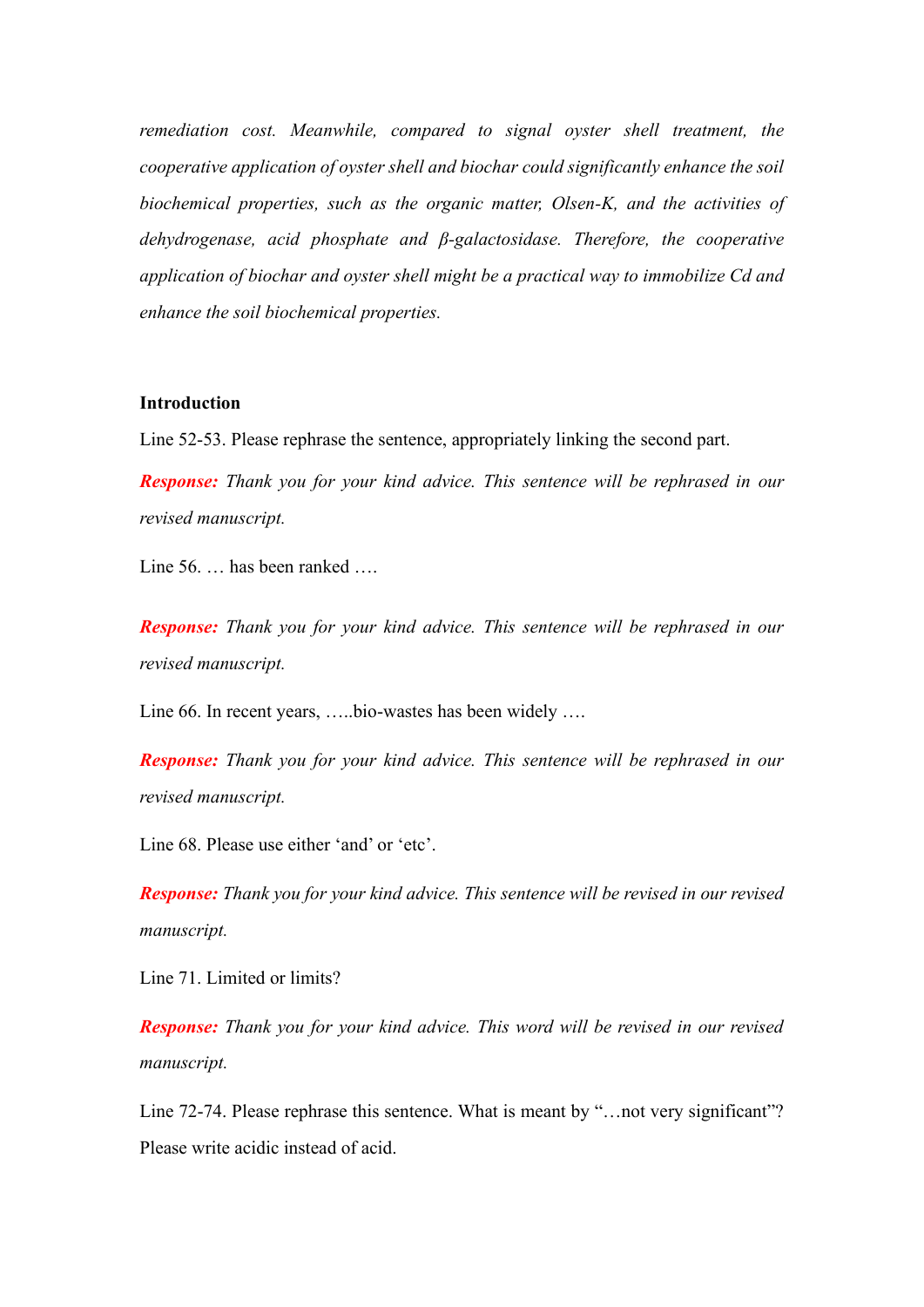*Response: Thank you for your kind advice. This sentence will be rephrased in our revised manuscript.* 

Line 76-78. Please rephrase this sentence. 'that' to be removed, and 'which' to be added between alkaloid and has.

*Response: Thank you for your kind advice. This sentence will be rephrased in our revised manuscript.* 

Line 81. There is little known….

*Response: Thank you for your kind advice. This sentence will be rephrased to better understanding in our revised manuscript.* 

Line 83. … are the main food…

*Response: Thank you for your kind advice. This sentence will be corrected in our revised manuscript.*

Line 85-87. Please give references for the previous studies. Please write "rice-oilseed rape".

*Response: Thank you for your kind advice. We will introduce more previous studies to highlight our research significance. The "rice-oilseed rape" will be corrected in our revised manuscript.*

Line 87. Based on the above…

*Response: Thank you for your kind advice. This sentence will be rephrased in our revised manuscript.* 

Line 87. … a field experiment, not filed.

*Response: We are sorry for our carelessness. This word will be corrected in our revised manuscript.* 

Line 92. Alkeline-N or Alkaline-N? Please check this throughout the manuscript.

*Response: We are sorry for our carelessness. This word will be corrected in our revised*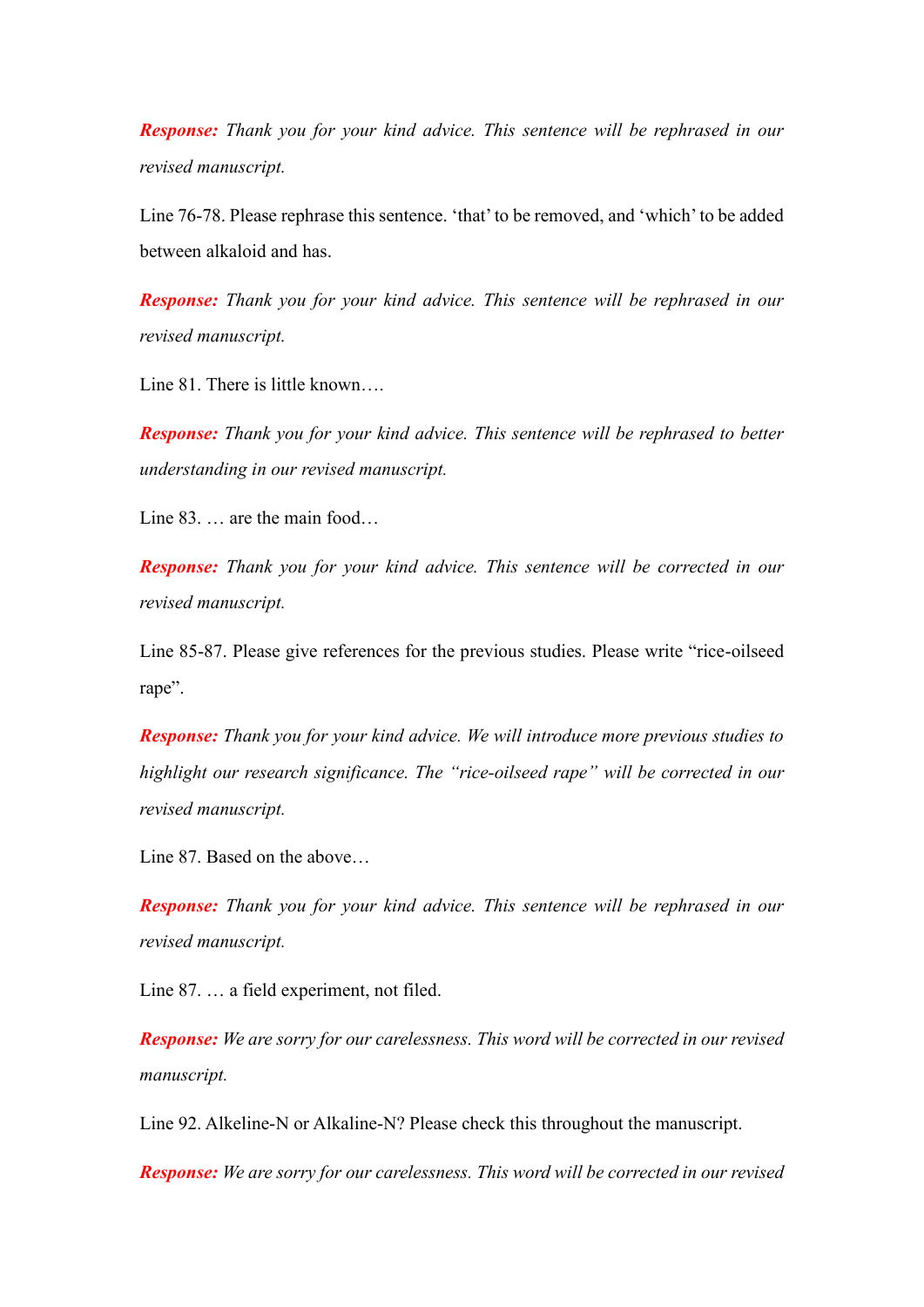*manuscript.* 

Line 93. PCA is generally used for Principal Component Analysis. PCA here should be avoided.

*Response: Thank you for your kind advice. We will re-analyze the correlation of different factors in our revised manuscript.*

### **Materials and methods**

Line 103. Table S1 is missing.

*Response: We are sorry for our carelessness. This word will be corrected in our revised manuscript.* 

Line 115 & 119. "passivators" may be replaced with a more appropriate word. However, the 'passivators' are not specified before.

*Response: Thank you for your kind advice. This word will be rephrased in our revised manuscript.* 

Line 137. Please see the comment made before; compare with the line no. 38….

*Response: Thank you for your kind advice. This sentence will be rephrased in our revised manuscript.* 

Line 141. Alkeline-N or Alkaline-N? Please check the reference Liu et al. 2017 to confirm its content about the determination of alkaline-N.

**Response:** *Thank you for your kind advice. We will carefully check this reference.*

Line 142. TOC and OM should be indicated in full within (). (Walz et al., 2017) should be written as Walz et al. (2017). Please follow this style for other instances; e.g., in line no. 141.

*Response: Thank you for your kind advice. We will carefully check and revise the format of all references in our manuscript.*

Line 155. Human health risk….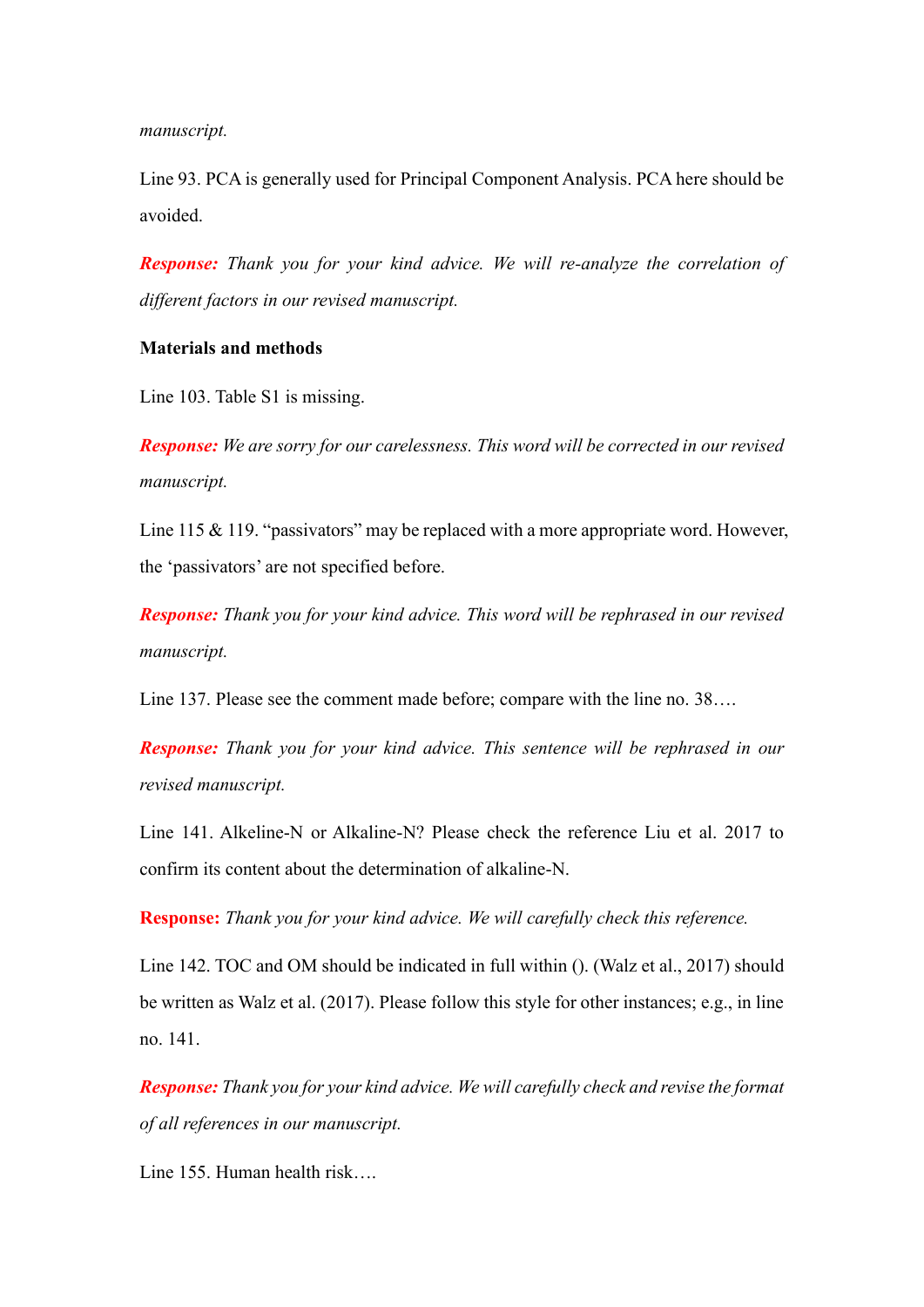*Response: Thank you for your kind advice. This sentence will be rephrased in our revised manuscript.* 

Line 155. Please use a single format – either 'Cd' or 'cadmium' throughout the manuscript.

*Response: Thank you for your kind advice. We will carefully check the format throughout the manuscript.*

Line 156. The health risks of Cd to adults and children in the crops… - this part of the sentence should be revised.

*Response: Thank you for your kind advice. This sentence will be rephrased in our revised manuscript.* 

Line 157. Please define Hazard Quotient – what it indicates actually.

*Response: Thank you for your kind advice. We will clearly explain the Hazard Quotient.*

Line 158. Please write HQ in full when it is in the beginning of a sentence. Please follow this for other cases throughout the manuscript.

*Response: Thank you for your kind advice. The full name of HQ will be explained at the beginning of the sentence in our revised manuscript.*

Line 159. calculated using the following equation:

*Response: Thank you for your kind advice. This sentence will be rephrased in our revised manuscript.* 

Line 160. (1) can be removed.

*Response: Thank you for your kind advice. This sentence will be rephrased in our revised manuscript.* 

Line 161. Please write "where," beforehand.

*Response: Thank you for your kind advice. This sentence will be rephrased in our revised manuscript.*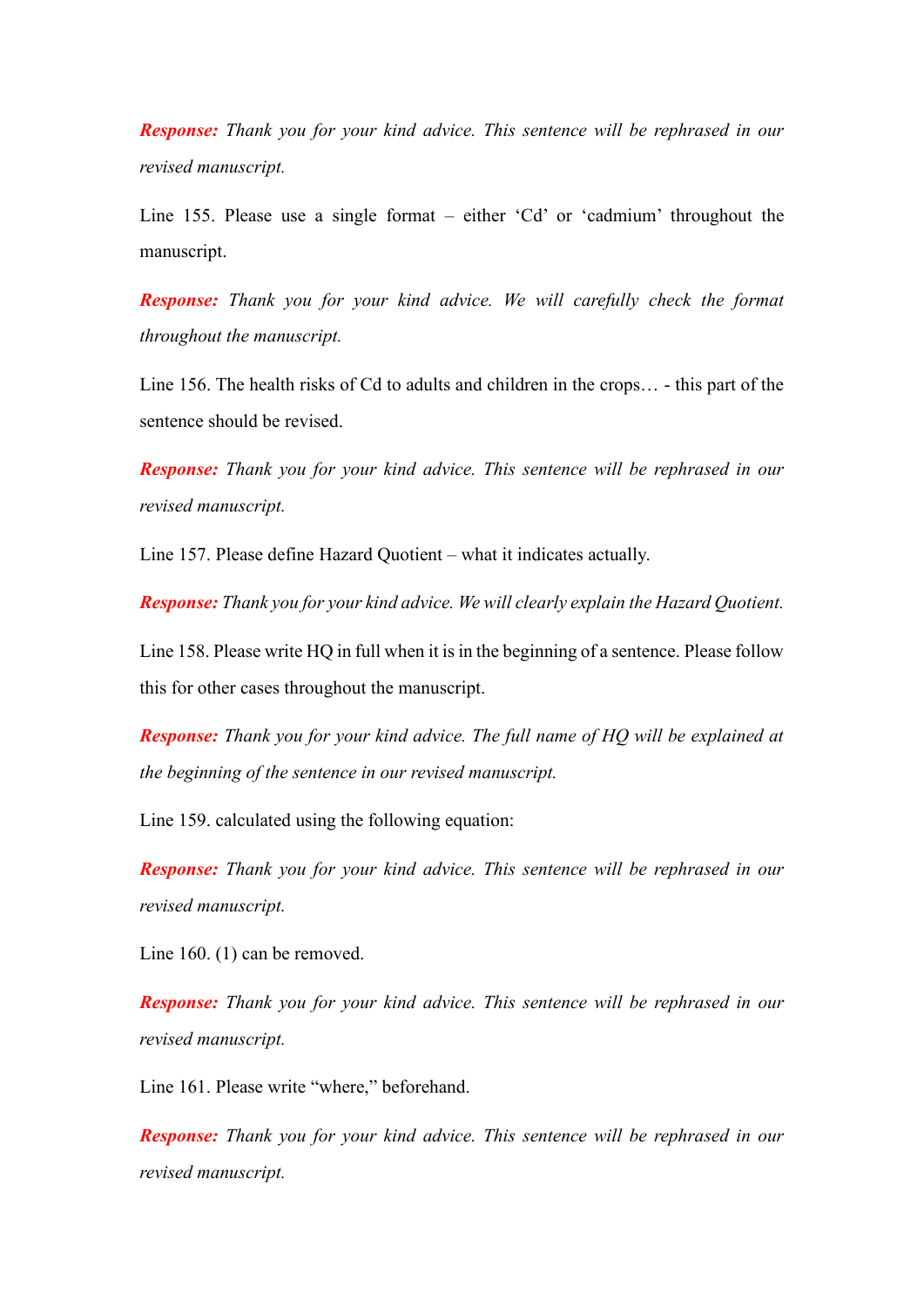Line 174. What is actually meant by "all statistics"? Should it be graphical interpretation or so…?

*Response: Thank you for your kind advice. Data statistical significance was analyzed using SPSS 18.0 package, and means values were considered to be different when P < 0.05 using least significant difference (LSD). Figures were performed using Origin 8.0 (USA).* 

#### Results

Line 175. 'Results' only.

*Response: We are sorry for our carelessness. This mistake will be correct in our revised manuscript.*

Line 180. OM is generally expressed in %.

*Response: Thank you for your kind advice. This expression of OM will be corrected in our revised manuscript.* 

Line 182. Please rephrase. What is indicated by 'reached' here?

**Response:** *Thank you for your kind advice. The sentence will be rephrased in our revised manuscript.* 

Line 197. Please see the comment made before; compare with the line no. 38….

**Response:** *Thank you for your kind advice. The sentence will be rephrased in our revised manuscript.* 

Line 197-198. The second part of the sentence should be in the discussion section. Please use reference(s) for such statement.

*Response: This result will be adequately discussed according to references.*

Line 200. … flooding irrigation… Please use one.

**Response:** *Thank you for your kind advice. The sentence will be rephrased in our*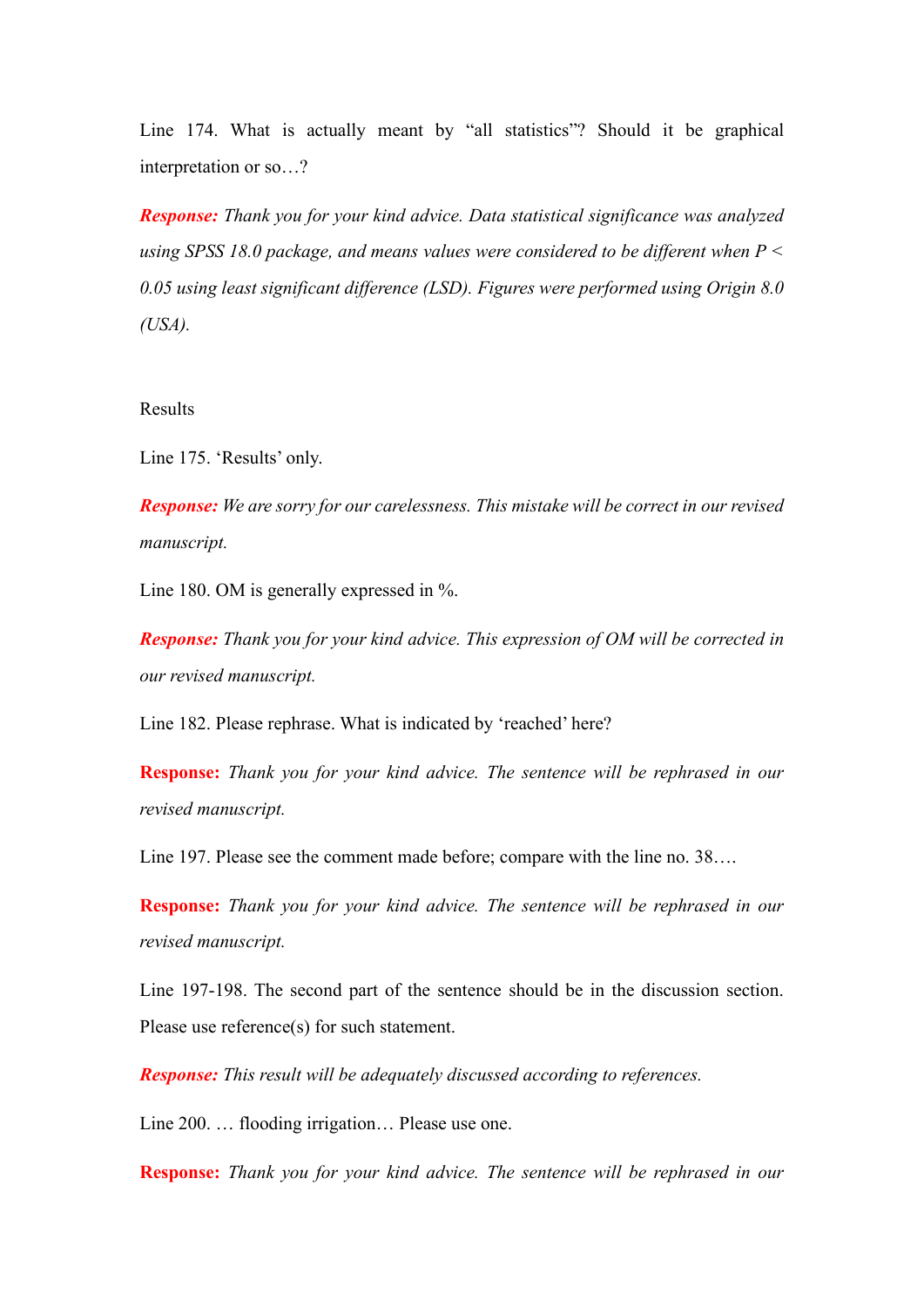*revised manuscript.* 

Line 212-213. Not true. Please rephrase with actual observations from the figure.

*Response: we are sorry for our carelessness. We will carefully check and revise this sentence according to data.*

Line 213-214. Please rephrase "treatments without amendments". Please check the Figure 3a to confirm the value 0.88 mg/kg.

*Response: We are sorry for our carelessness. We will carefully check and revise this sentence according to data.*

Line 216. … oyster shell had the ….

**Response:** *Thank you for your kind advice. The sentence will be rephrased in our revised manuscript.* 

Line 220. Oilseed Cd content in RT-PA3 was not significantly lower than that in the Control. Please check and amend.

*Response: Thank you for your kind advice. We will carefully check and revise this sentence.*

Line 221. "The results indicated that biochar and oyster shell application…" – sole application or combine application?

*Response: We are sorry for our unclear statement. This sentence should be "The results indicated that the cooperative application of biochar and oyster shell could efficiently decrease Cd accumulation in brown rice and oilseed".*

Line 224. Please write HQ in full as in the beginning of the sentence.

*Response: Thank you for your kind advice. The full name of HQ will be explained at the beginning of the sentence in our revised manuscript.*

Line 224-225. This sentence can be removed. Rather, 'Figure 4' can be written at the end of the sentence in line no. 227.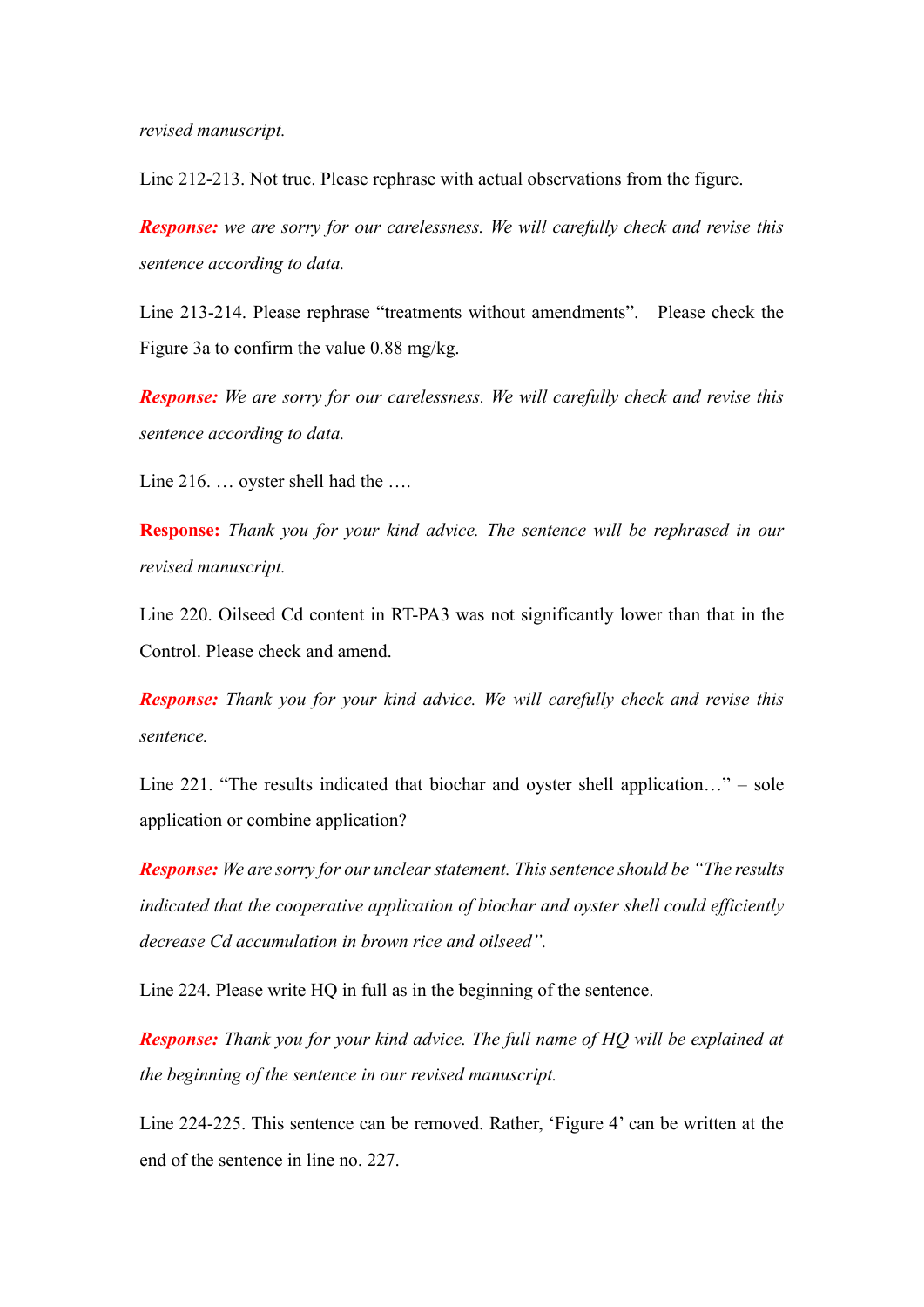*Response: Thank you for your kind advice. This sentence will be removed in the revised manuscript.*

Line 226. …. adult female > adult male, which indicated that children were….

**Response:** *Thank you for your kind advice. The sentence will be rephrased in our revised manuscript.* 

Line 226. Please use a more appropriate word for 'sensitive'.

*Response: Thank you for your kind advice. The word will be replaced using a more*  appropriate word *in our revised manuscript.* 

Line 228. … HQ values of consuming brown rice for adult male, adult female and children reached 5.46, 6.21 and 6.82, respectively. – What does it mean by "reached"? Is this the max value for a certain group? Moreover, the values given here do not match with the observations in the Figure 4a. Please check and amend clearly.

*Response: We are sorry for our unclear writing. The values were the average mean. This sentence will be revised to better understand in our revised manuscript.*

Line 229. … HQ values for brown rice intake…

*Response: Thank you for your kind advice. The sentence will be rephrased in our revised manuscript.* 

Line 229-231. Please rephrase. The decrease in the HQ values for which group(s) – adult male female or children?

*Response: Thank you for your kind advice. The sentence will be rephrased in our revised manuscript.* 

Line 231-233. Please rephrase. What does the "significantly" mean here?

*Response: Thank you for your kind advice. The sentence will be rephrased to better understanding in our revised manuscript.* 

Line 237. It should be Figure 5a, not 2a.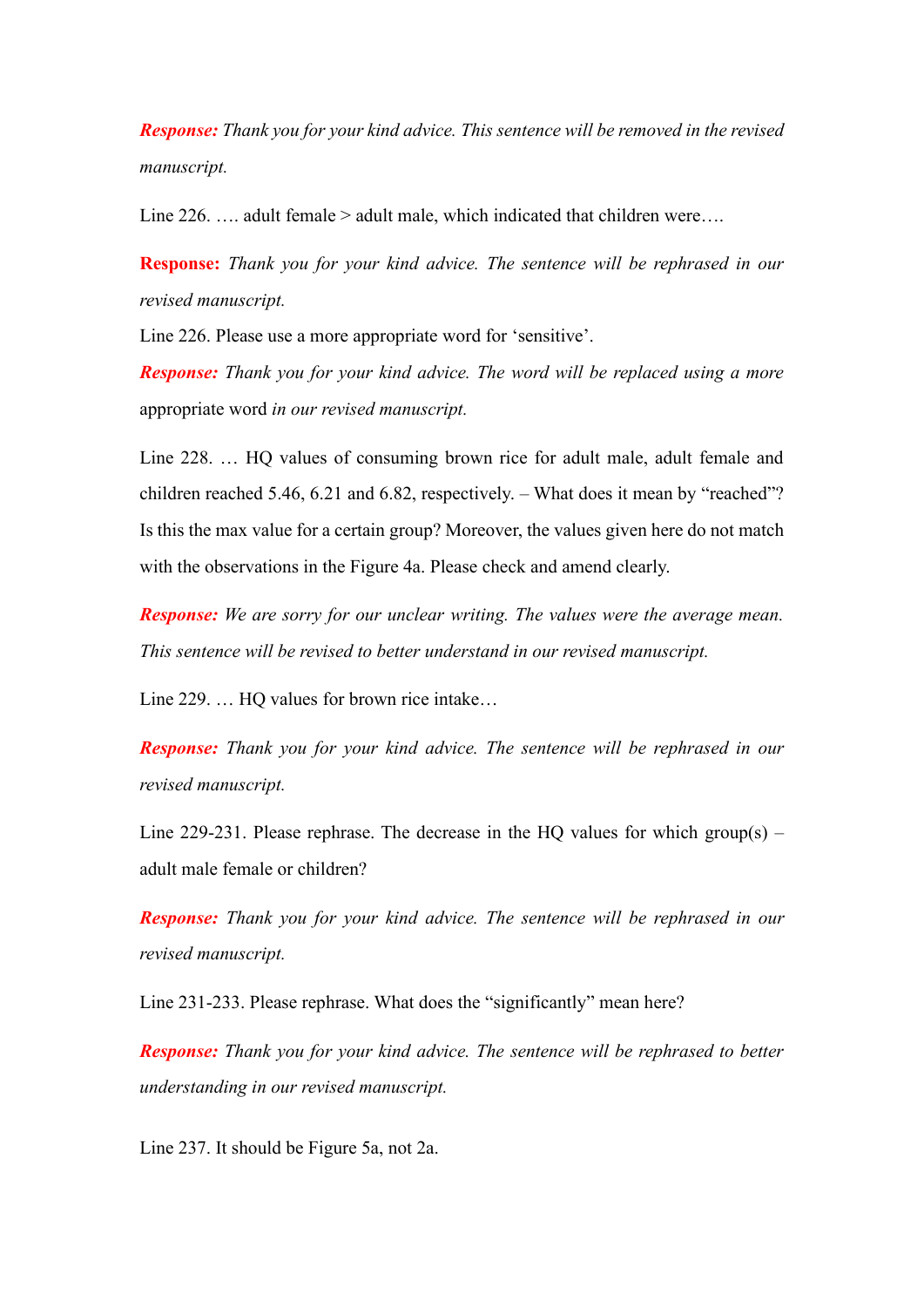*Response: We are sorry for our mistake. This mistake will be corrected in our revised manuscript.* 

Line 239. Please avoid using 'points' for indicating the pH values.

*Response: Thank you for your kind advice. This word will be replaced in our revised manuscript.* 

Line 240. slightly, not slight.

*Response: We are sorry for our carelessness. This mistake will be corrected in our revised manuscript.*

Line 241. CEC of soil….

*Response: Thank you for your kind advice. The sentence will be rephrased in our revised manuscript.* 

Line 242. Figure 5b, not 2b.

*Response: We are sorry for our carelessness. This mistake will be corrected in our revised manuscript.*

Line 244-245. This is irrelevant here.

*Response: We are sorry for our carelessness. This mistake will be corrected in our revised manuscript.*

Line 247. Table S2 is missing.

*Response: We are sorry for our carelessness. This mistake will be corrected in our revised manuscript.*

Line 260-262. Please rephrase.

*Response: Thank you for your kind advice. The sentence will be rephrased in our revised manuscript.* 

Line 262-264. Please rephrase.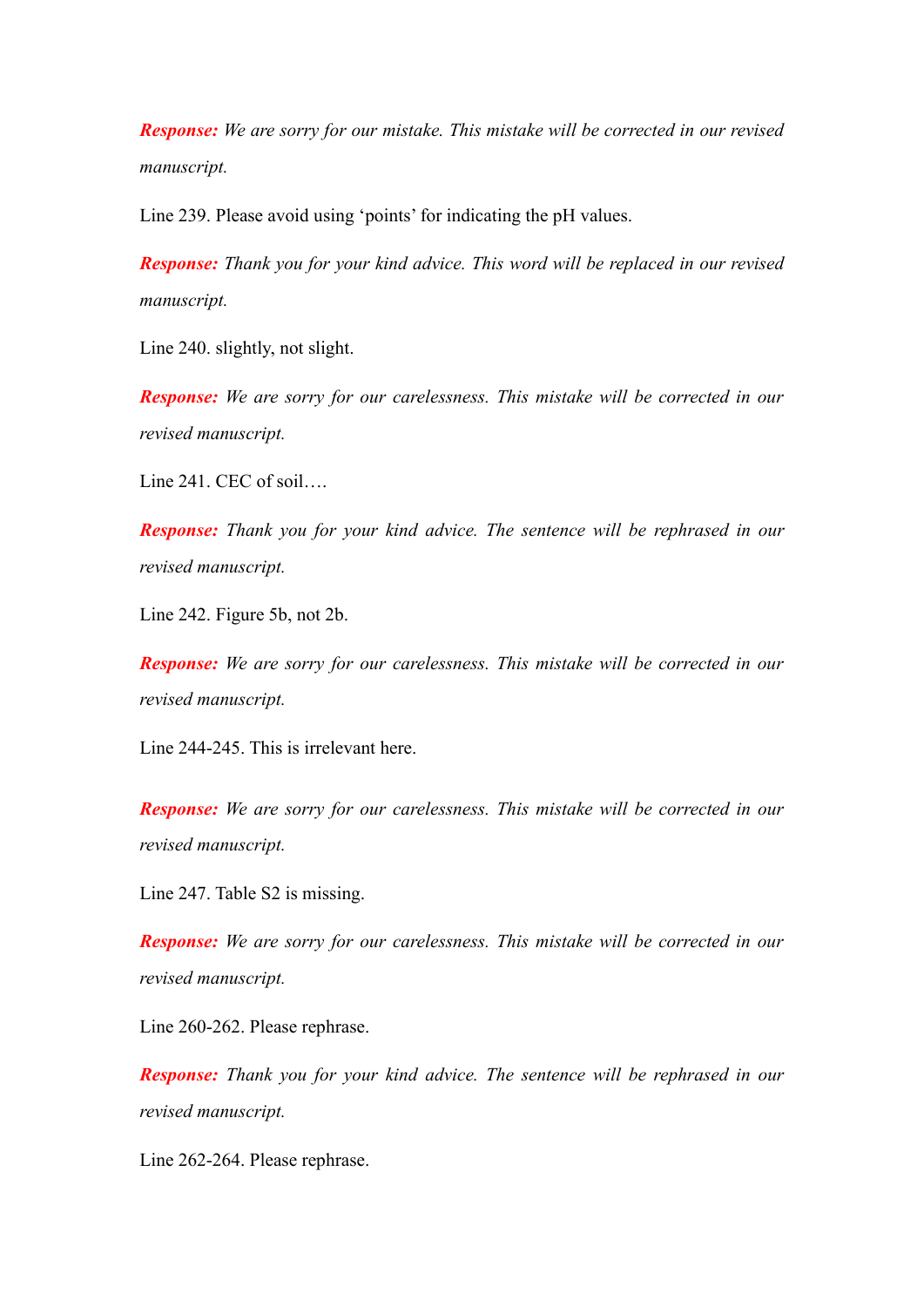*Response: Thank you for your kind advice. The sentence will be rephrased in our revised manuscript.* 

Line 265-266. Please rephrase.

*Response: Thank you for your kind advice. The sentence will be rephrased in our revised manuscript.* 

Line 267. .... biochar had no negative ...

*Response: Thank you for your kind advice. The sentence will be rephrased in our revised manuscript.* 

Line 269-270. Please make it clear whether it was individual application of the treatments or combined application.

*Response: Thank you for your kind advice. The sentence will be rephrased to better understanding in our revised manuscript.*

Line 274. Please rephrase "to experimental data".

*Response: Thank you for your kind advice. The sentence will be rephrased in our revised manuscript.* 

Line 275. Person correlation value is expressed by 'r'. Please check this throughout the manuscript.

*Response: Thank you for your kind advice. We will carefully check the statement.*

Line 278. The Figure 7b….

*Response: We are sorry for our carelessness. This mistake will be corrected in our revised manuscript.*

Line 278. .... Cd uptake by oilseed rape ....

*Response: Thank you for your kind advice. The sentence will be rephrased in our revised manuscript.* 

Line 282. Acidic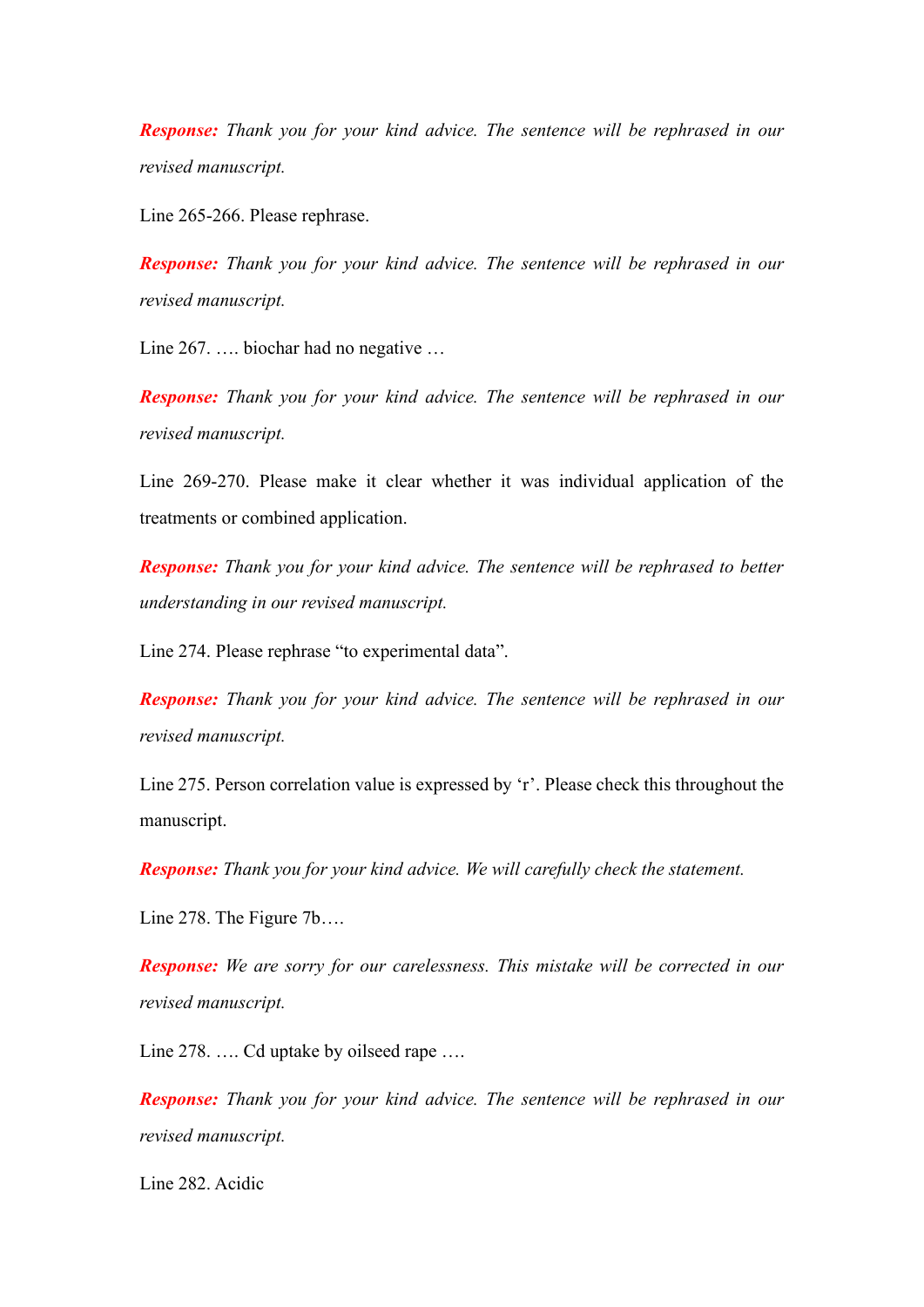*Response: Thank you for your kind advice. This mistake will be corrected in our revised manuscript.*

Line 287. (detailed information see Supplementary Information) – should be written in an appropriate way. There is no SI attached with the manuscript.

*Response: Thank you for your kind advice. We will revise this sentence in an appropriate way.*

Line 288. The dosage of application was 15 t/ha, i.e., 15000 kg/ha. So, please review this amount and also the calculated cost in line numbers 289 & 290.

*Response: Thank you for your kind advice. We will re-calculate the cost by the price and amount.*

Line 289-290. joint

*Response: Thank you for your kind advice. This mistake will be corrected in our revised manuscript.*

Line 291. Please amend the sentence as '… biochar and oyster shell was found to be more effective….'. Again, how this was more effective than the individual applications? The use of oyster shell alone had either similar effects or its effects were not significantly different than the joint application. Moreover, oyster shell is much cheaper than biochar, and thus, compared to the combined use.

*Response: Thank you for your kind advice. The sentence will be rephrased in our revised manuscript. Other indexes should be also considered. In our revised manuscript, we will explain this sentence more clearly.* 

Line 292-294. Should be in the discussion section.

*Response: Thank you for your kind advice. The sentence will be replaced to the discussion section.*

## **Discussion**

Line 296. …. are the most …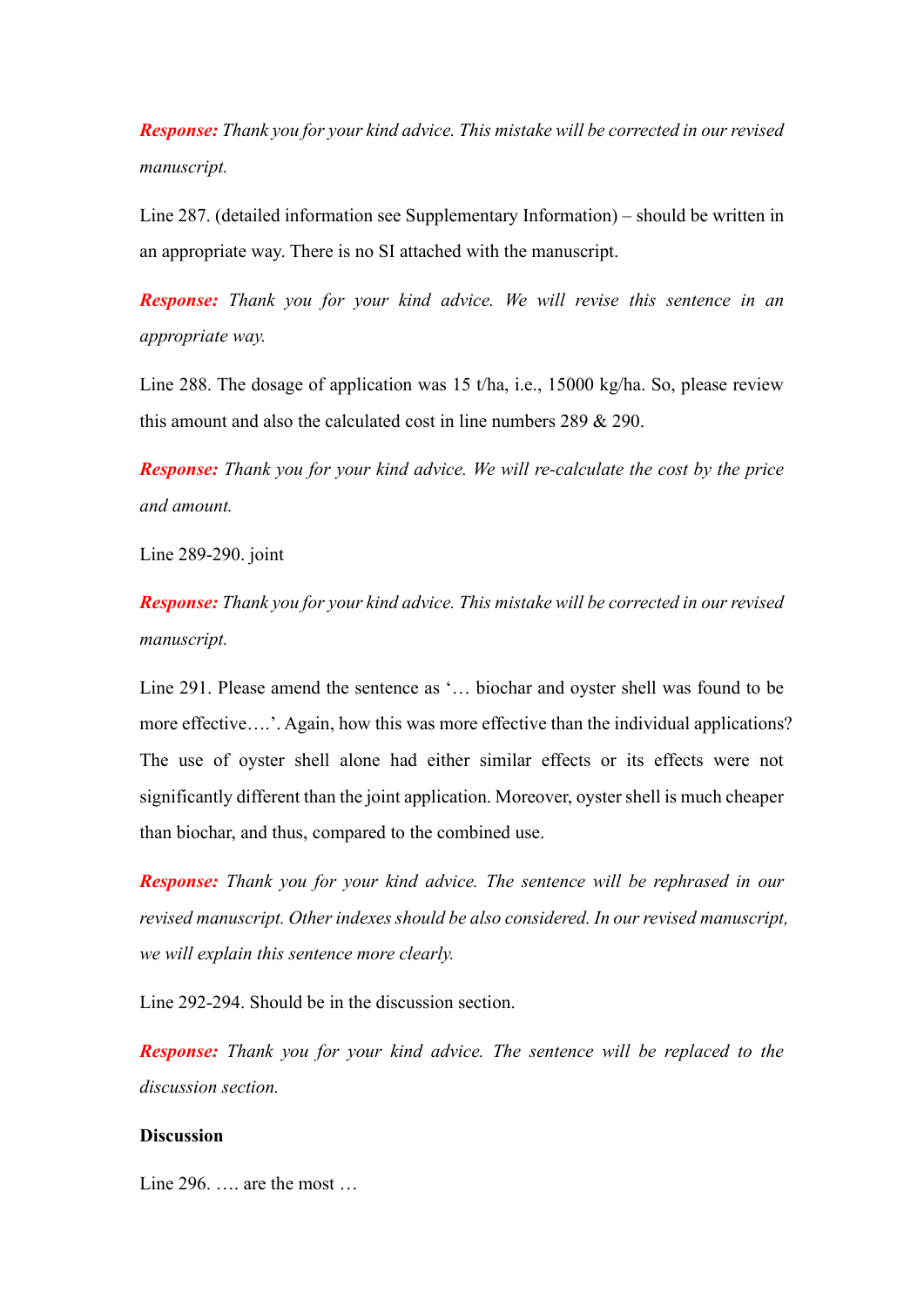*Response: Thank you for your kind advice. The sentence will be rephrased in our revised manuscript.* 

Line 303-304. Please use a reference for this statement.

*Response: Thank you for your kind advice. We will add a reference for this statement.*

Line 305. …. have…

*Response: Thank you for your kind advice. This mistake will be corrected in our revised manuscript.* 

Line 306. … had …

*Response: Thank you for your kind advice. This mistake will be corrected in our revised manuscript.* 

Line 306. Please give references for the previous studies.

*Response: Thank you for your kind advice. We will add references for this statement.*

Line 307. Please rephrase the sentence.

*Response: Thank you for your kind advice. The sentence will be rephrased in our revised manuscript.* 

Line 310. But the reductions in Cd were not statistically significant compared to the control treatment.

*Response: Thank you for your kind advice. The sentence will be rephrased in our revised manuscript.* 

Line 311-314. Please rephrase.

*Response: Thank you for your kind advice. The sentence will be rephrased in our revised manuscript.* 

Line 315. Please use an appropriate word for "has" here.

*Response: Thank you for your kind advice. We will use an appropriate word here.*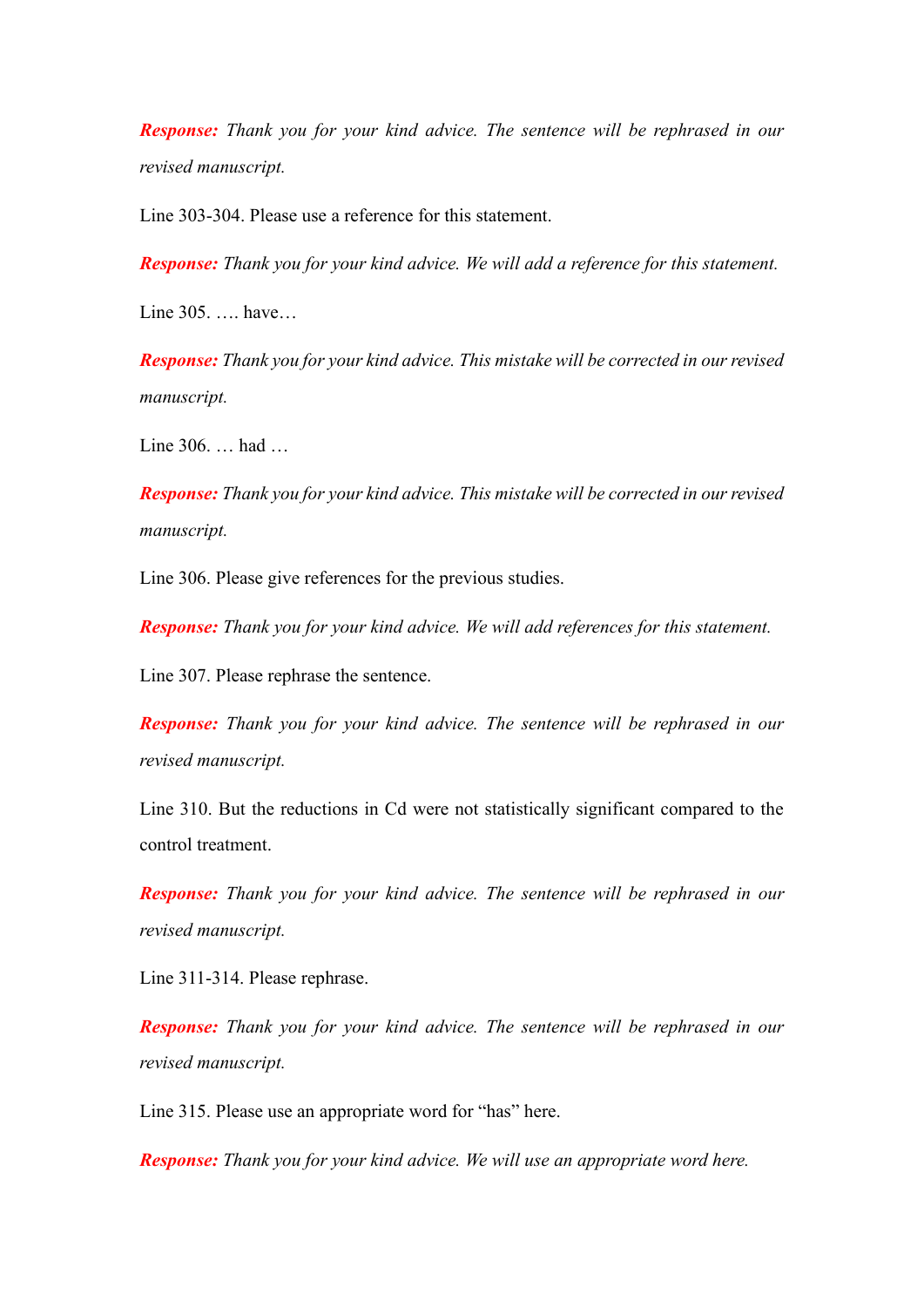Line 315-326. Please rephrase with constructive discussion in the context.

*Response: Thank you for your kind advice. This part will be carefully rephrased in our revised manuscript.* 

The discussions are mostly linked to the pH; however, the pH for oyster shell and combined treatment are not significantly different, and so the effects due to pH as well. How can this strongly support the joint application over oyster shell alone? The authors can also highlight the benefits of using biochar with oyster shell linking with different other factors.

*Response: Thank you for your kind advice. According to research results, oyster shell showed a better effect on reducing Cd bioavailability compared to biochar. For Cd immobilization, there was no significant difference between PA2 (15000 kg/ha oyster shell) and PA3 (7500 kg/ha biochar and 7500 kg/ha oyster shell). However, compared to signal biochar treatment, the cooperative application of oyster shell and biochar could significantly increase the Cd immobilization and decrease the remediation cost. Meanwhile, compared to signal oyster shell treatment, the cooperative application of oyster shell and biochar could significantly enhance the soil biochemical properties, such as the organic matter, Olsen-K, and the activities of dehydrogenase, acid phosphate and* β*-galactosidase. Therefore, the cooperative application of biochar and oyster shell might be a practical way to immobilize Cd and enhance the soil biochemical properties. In our revised manuscript, we will clearly state the benefits of using biochar with oyster shell with different factors.*

Line 337. Please write 'P' in full in the beginning of the sentence.

*Response: Thank you for your kind advice. The full name will be added at the beginning of the sentence.*

Line 345. Please avoid the use of "PCA".

*Response: Thank you for your kind advice. We will use another method to analyze the correlation of the different factors.*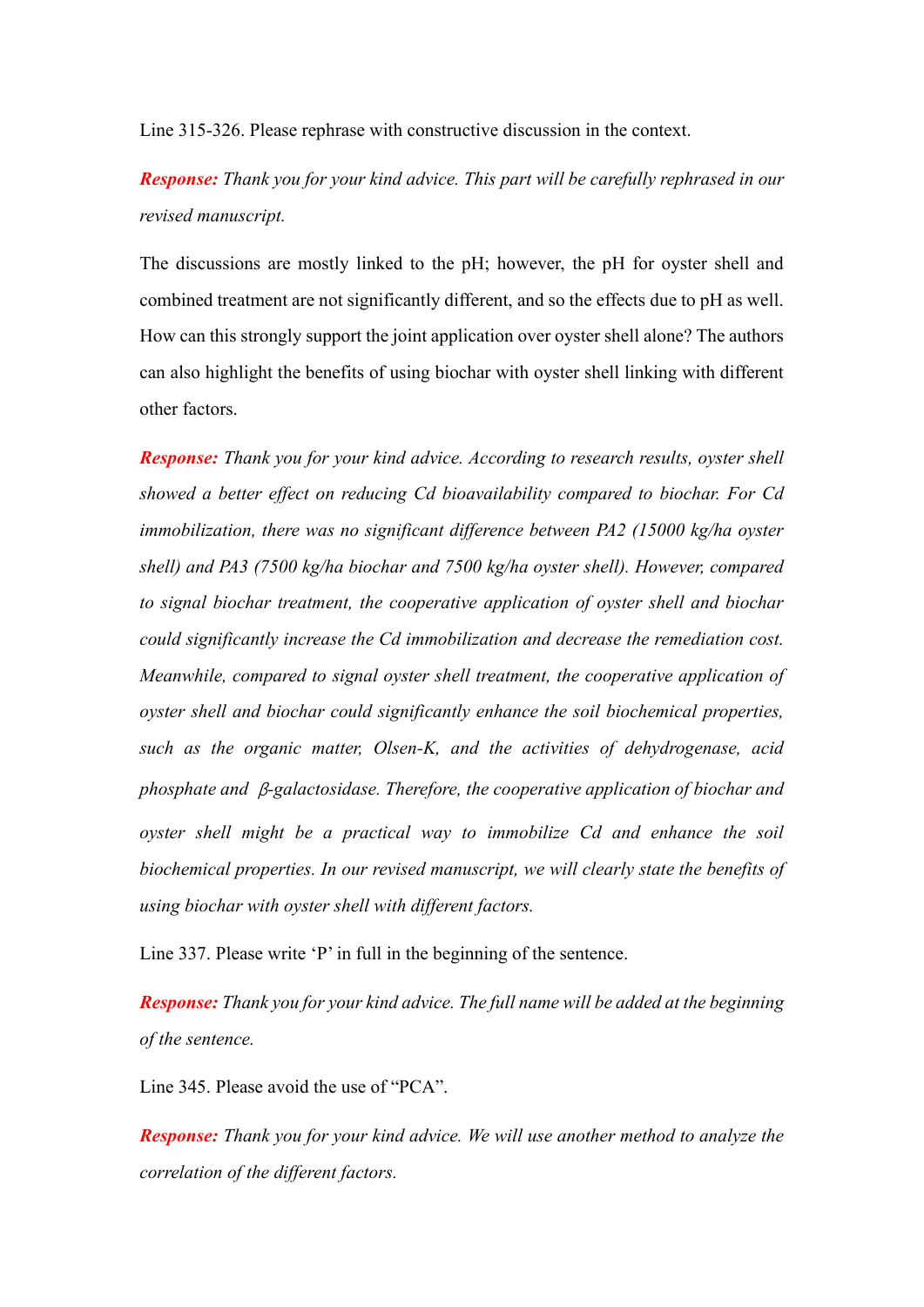Line 350-352. Please rephrase.

*Response: Thank you for your kind advice. This sentence will be carefully rephrased in our revised manuscript.* 

Line 354. Please use appropriate words for 'obvious' and 'stimulation'.

*Response: Thank you for your kind advice. We will use appropriate words to replace to these words.*

Line 354-355. Please either remove this sentence or rephrase.

*Response: Thank you for your kind advice. This sentence will be carefully rephrased in our revised manuscript.* 

Line 357. Please add year for the reference used, and remove the reference written at the end of the sentence in the line no. 358.

*Response: Thank you for your kind advice. We will revise the format of references correctly.*

Conclusions

Lines 372. Please use a more appropriate for 'extraordinary' here?

*Response: Thank you for your kind advice. We will use appropriate word to replace this word.*

Line 378. …. our, not Our.

*Response: We are sorry for our carelessness. This mistake will be corrected in our revised manuscript.*

## **Others**

Figure 7. The values on the figures are not clear.

*Response: Thank you for your kind advice. We will revise the figures to be clear.*